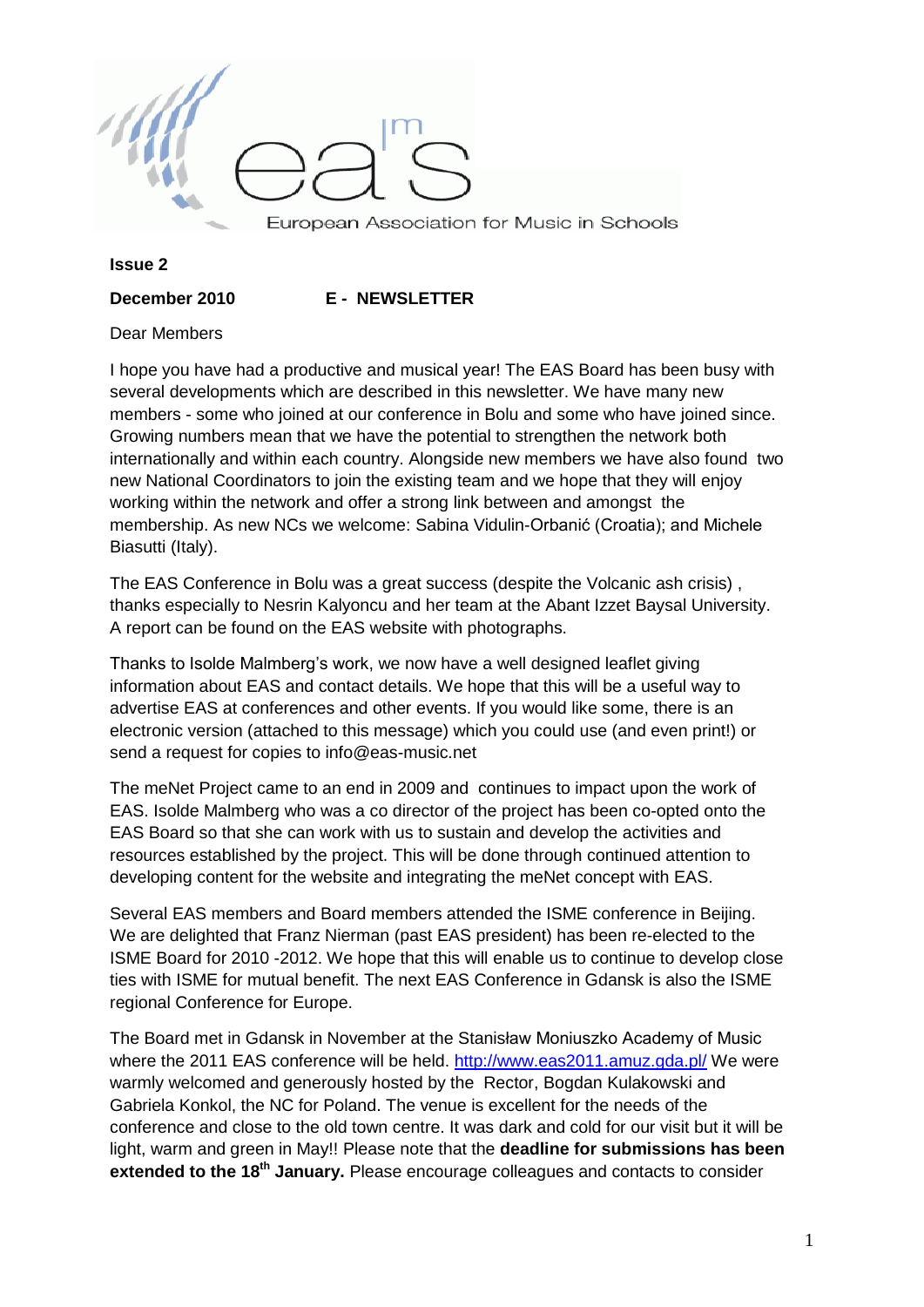attending. A new element to the conference will be a Doctoral Student Forum – NCs have been sent information about this and I attach it to this message. Please alert colleagues in your own and other institutions where there may be students interested to attend. The deadline for applying is February 1<sup>st</sup>. The well established Student Forum for students in their initial training as music teachers will also take place.

In the rest of this News letter you will find further information about EAS activity .

Best wishes and a peaceful New Year

Sarah Hennessy

EAS President 2009-2011

#### **NC NEWS**

*With apologies for the lateness in posting this –*José A. Rodríguez-Quiles y García (NC for Spain) *sent this from Spain. We read with concern the changes to teacher training that affect music education in Spain*

#### **Current affairs in Spain (sent May 2010)**

- This year is taking place the last edition of the Bachelor in Music Teacher Training for Primary School. From 2011 this Bachelor will completely disappear from all Spanish Universities. Instead of this a new 8-semester Bachelor for Generalist Teachers will be implemented. So Spanish pupils of the years  $1<sup>st</sup>$  to  $6<sup>th</sup>$  (= Primary School in Spain) won"t have any more teachers with specialist music training as we know now.
- In spite of the Declaration of Bologna, Spain won't implement a Bachelor in MTT for Secondary School. Musicologists without teacher training in music will continue teaching music to the pupils of the years  $7<sup>th</sup>$  to 10<sup>th</sup> (compulsory Secondary School) and 11<sup>th</sup> to 12<sup>th</sup> (non compulsory Secondary School).
- New guidelines for Doctoral Studies (also in Music) are been discussed.
- A new one-year Master for all future teachers at Secondary School (*Máster de Formación del Profesorado de Educación Secundaria Obligatoria y Bachillerato, Formación Profesional y Enseñanzas de Idiomas*) has been recently implemented in the most of the Universities. Future music teachers will have to pass this master as well. The main problem is that this masters degree is conceived in a theoretical way much more than in a practical one. In this sense one can"t talk about a MTT for music students because the most part of the ECTS (credits) for music have been put in the hands of the Departments of Musicology instead of in the hands of Departments of Music Education.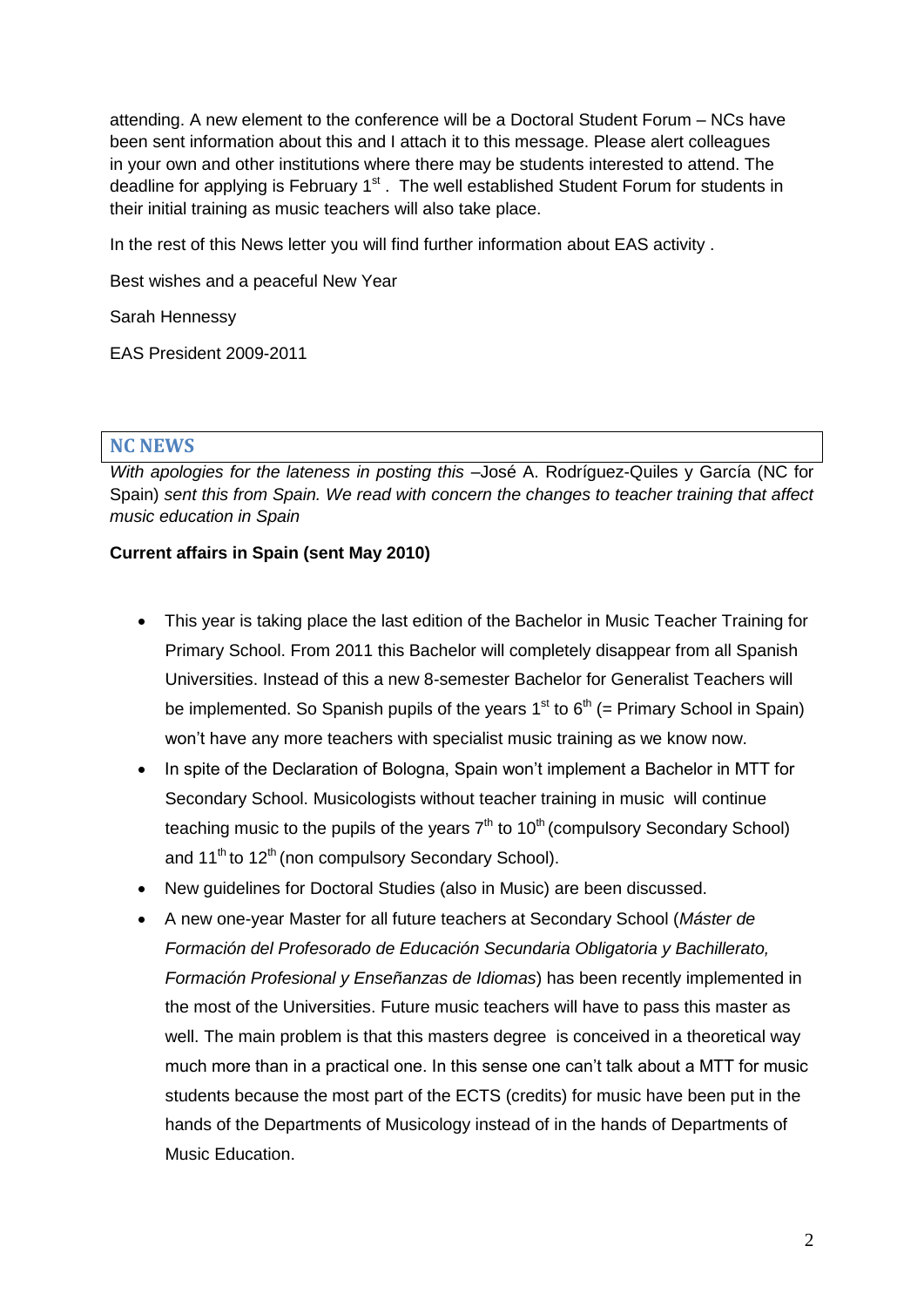The Public University of Navarra (Northern Spain) has organized the second edition of the Master "Envelopment of musical skills" *(Máster Universitario en Desarrollo de las Capacidades Musicales)* (More information available on: [http://www1.unavarra.es/estudios/posgrado/oferta-de-posgrado-oficial/titulos](http://www1.unavarra.es/estudios/posgrado/oferta-de-posgrado-oficial/titulos-oficiales-de-master-2010-2011)[oficiales-de-master-2010-2011](http://www1.unavarra.es/estudios/posgrado/oferta-de-posgrado-oficial/titulos-oficiales-de-master-2010-2011) )

There are changes threatened in England too, but for idealogical reasons rather than a response to the Bologna Agreement.The new coalition Government is cutting funding to the Arts, cutting public finding for university degrees in the Arts and introducing a new curriculum in upper secondary schools which gives no mention of the Arts. We have battles ahead!(SH)

**NB It would be valuable to hear from NCs about changes that may affect music education in your countries. A clearer picture will enable us to campaign and advocate for music education at a European level. Please sen comments or new to [info@eas](mailto:info@eas-music.net)[music.net](mailto:info@eas-music.net)**

# **WEBSITE DEVELOPMENTS**

We continue to look for ways to develop the website. This has taken longer than expected and we hope that we can make rapid progress in the next few months. Revising and refreshing the website is costly and time consuming. Gerhard Sammer, as Web manager, takes responsibility for this and does and excellent job but we have realised that it takes a team to keep on top of updating and development. So the Board has agreed to have a more distributed approach and different board members will take responsibility for different content.

## **MEMBERSHIP**

The proposal to drop the membership fee to 25 Euros was agreed at the General Meeting in Bolu. PayPal is now set up for payments (thanks to Thomas de Baets and Gerhard Sammer for making this happen. We also agreed at the general meeting that, in future, all conference attendees should be members of EAS. This will be established for Gdansk. A significant increase in membership makes it much more possible to apply for funding from the EU. We need this in order to increase our capacity both in terms of involvement in 'on the ground' activity but also our web presence which need more administrative support.

## **PROJECTS**

In my letter (above) I mentioned the meNet project and ongoing work to sustain its legacy. Translation and working with the meNet Learning Outcomes goes on: The meNet Learning Outcomes are now available in Turkish (next to the other languages ...) , see [http://menet.mdw.ac.at/menetsite/english/topics.html?m=3&c=0&lang=en](https://owa.ex.ac.uk/owa/redir.aspx?C=365dfb7e351e498c920cb5be24782fd5&URL=http%3a%2f%2fmenet.mdw.ac.at%2fmenetsite%2fenglish%2ftopics.html%3fm%3d3%26c%3d0%26lang%3den)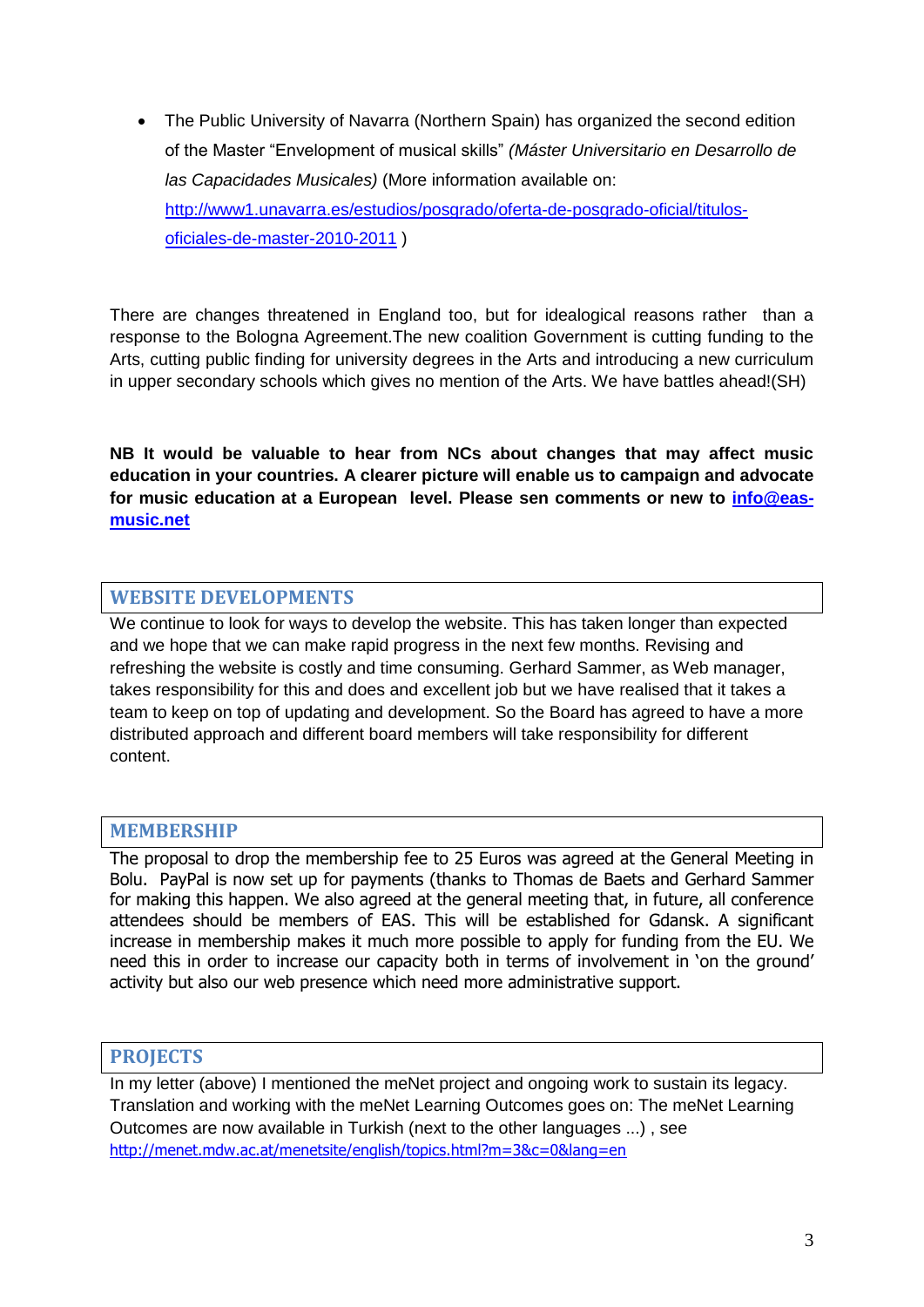The NetMusic Project has also ended, successfully, and EAS members who were involved (Gerhard Sammer, Adri deVugt and Marina Gall) are now co editing a book about the use of Music Technologies in music education throughout Europe. Publication will be in 2011.

Isolde Malmberg is taking responsibility for developing guidance and information pages on project work for the EAS website.

Ene Kangron, with colleagues in several Baltic countries, is developing an exciting project for 2012 – a Musical Olympiad- to showcase and celebrate the achievements of young people in the context of "classroom" music. EAS will collaborate on the planning and development of this initiative. Look out for further information on our website after February 2011.

# **Developing EAS-ISME Cooperation**

The EAS board has improved its efforts to strengthen the cooperation between ISME and EAS for about ten years. At present we can state that this collaboration is excellent, characterized by a number of different activities, namely those two: (1) the representation of the EAS by an EAS board member in the ISME board of directors and (2) the responsibility of EAS to organise ISME European Regional Conferences (IERC's) every two years.

The main important steps on this way of development have been

- the EAS conference 2003 (Vienna, Austria), including the ISME president Giacomo Oliva,
- the ISME conference 2004 (Teneriffe, España), clarifying further steps of collaboration,
- the declaration of the "Memorandum of Understanding (ISME-EAS)" at the EAS conference 2005 (Prague, Česká republika), presented by the EAS president as well as the ISME president Liane Hentschke and ISME Secretary General Judy Thönell,
- the EAS contribution (two EAS symposia) and the election of the EAS past president Josef Scheidegger for the ISME board at the ISME conference 2006 (Kuala Lumpur, Malaysia),
- the EAS/ISME European Regional Conference 2007 (Piteå, Sverige), including the ISME Gibson Award presented by ISME president Liane Hentschke,
- the EAS contribution (a comprehensive program of a large EAS/meNet group) and the election of the EAS president Franz Niermann to the ISME board at the ISME conference 2008 (Bologna, Italia),
- the EAS/ISME European Regional Conference 2009 (Tallinn, Eesti) including sessions on "Advocacy for Music Education" and "UNESCO's Road Map for Arts Education: Further visions for Music Education across the world".
- the ISME conference 2010 in Beijing, China, including the presence of EAS in some sessions and a special EAS/meNet table. The EAS past president Franz Niermann has been nominated and elected to the ISME board of directors for 2010-2012.

Besides the conferences there are a lot of activities going on; issues of EAS ISME collaboration are one part of the every day work. The EAS is mainly active in these areas: